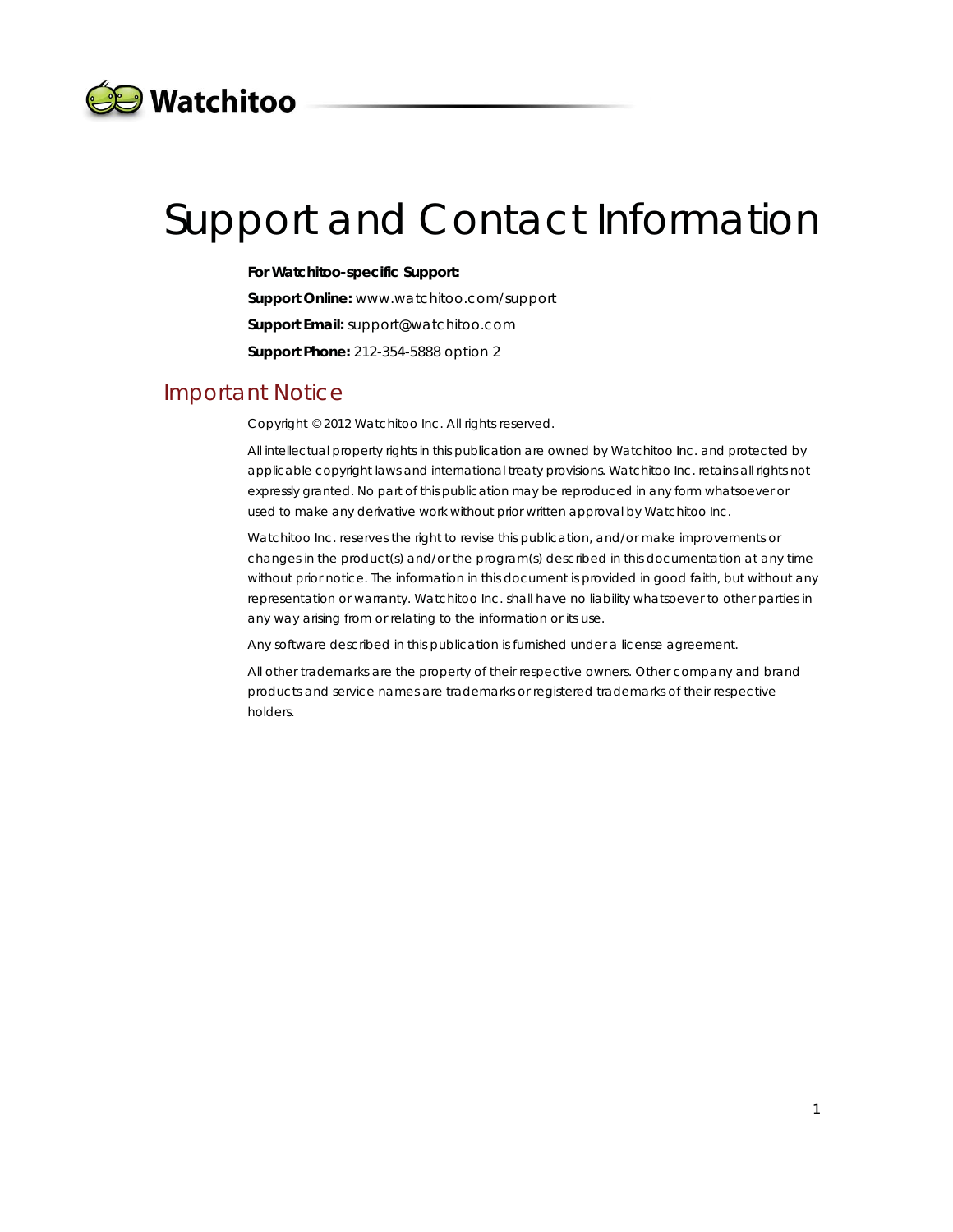

# Joining a Meeting

This chapter describes how a typical user will access their online courses. Joining a meeting can be different depending on whether or not Watchitoo MeetingPro has been integrated into an existing management system or implemented as a standalone tool. In this chapter we review how to access your account from a standalone implementation.

### Accessing your Account

#### **► To access your account:**

1 From the landing page enter the login ID and corresponding password provided by your institution



2 Select **Sign In**

**NOTE** Forgot your password? Select the text *Forgot your password?* then follow the prompts to reset your password.

## Course Directory

Once successfully logged in to your account, you will see a list of courses that you are registered or assigned to. To enter a particular meeting, select the desired course you wish to enter.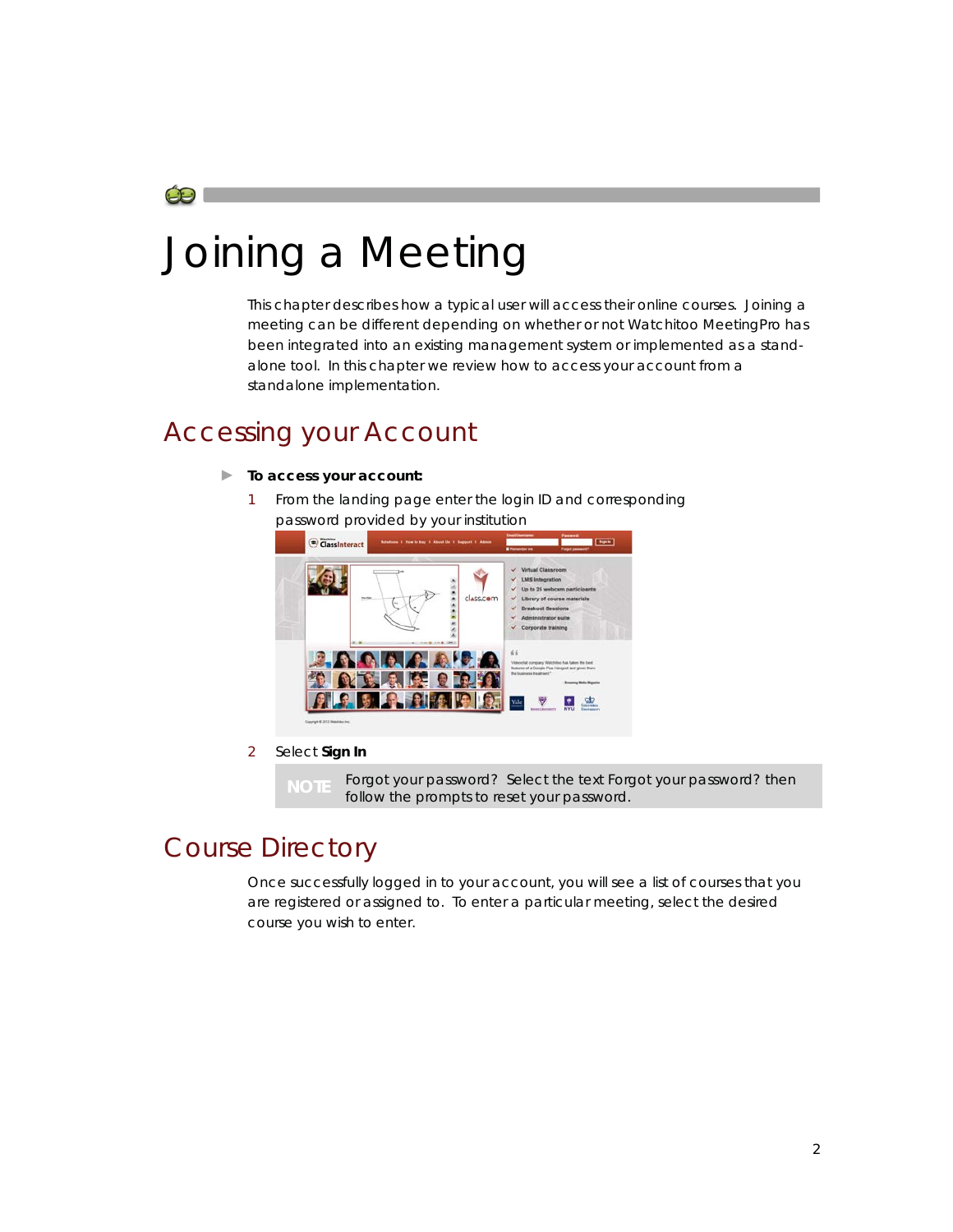

Don't see all of your courses? If you do not see a course that you are supposed to be registered to, please contact your school administrator.

#### Return to course directory

#### **► To return to the course directory:**

When in the course environment, you may need to return to the course directory to access another course. To return to the course directory, select **in Back** in the top left corner of the page once in the meeting environment.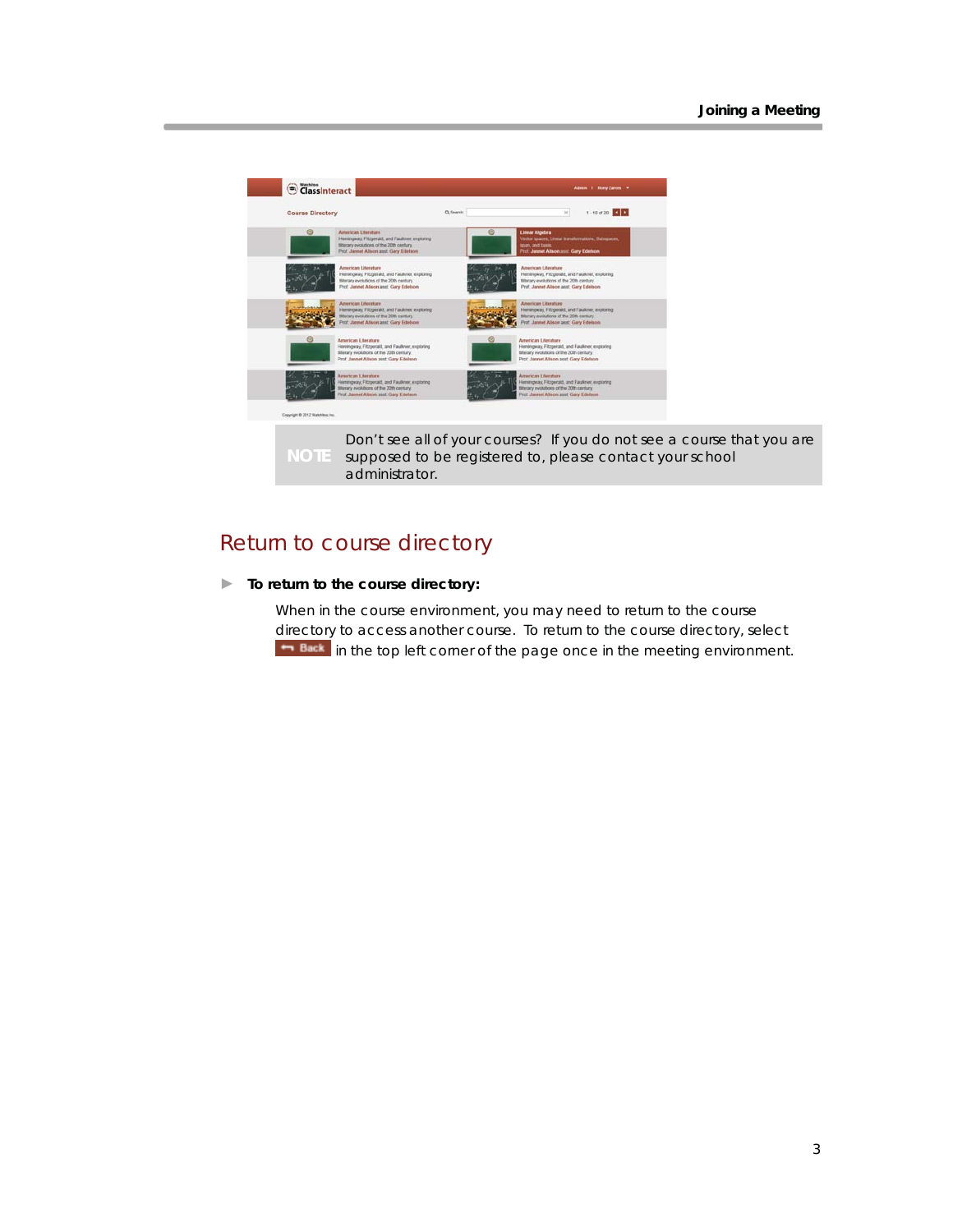# **3**

#### Œ

# Participating in a Session

This chapter describes a typical participant's Watchitoo learning experience. After selecting the course from the course directory, participants are forwarded to the live meeting.

## Watchitoo Meeting

The image below is a screenshot of a typical Watchitoo meeting. In this instance there are 5 participants who have activated their webcams and have been added to the stage. They are working with Watchitoo's whiteboard application.

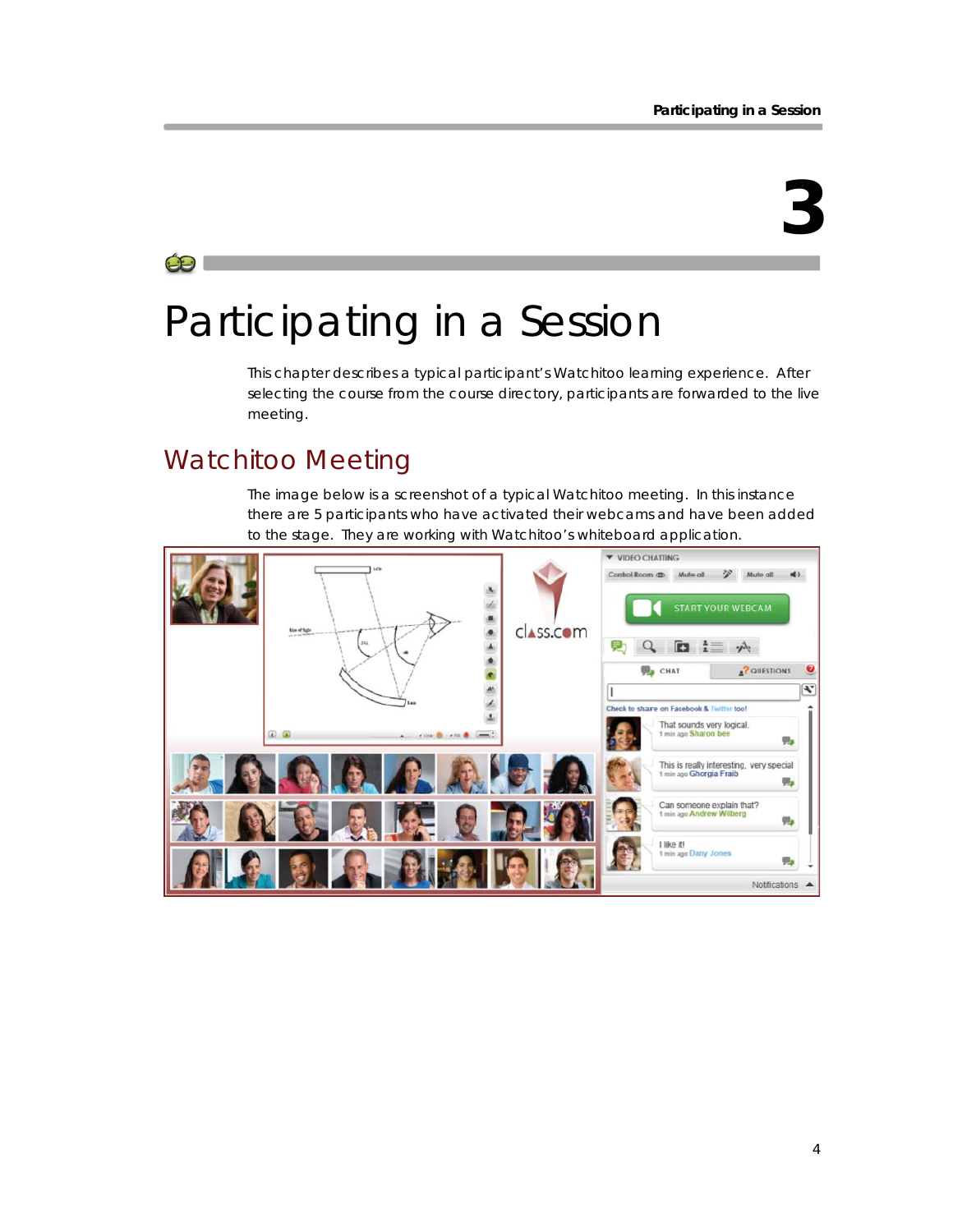## Watchitoo Meeting Legend

The following is a legend of each area in the Watchitoo interface. The professor determines the levels of control participants have so certain capabilities mentioned here may or may not be available to you.

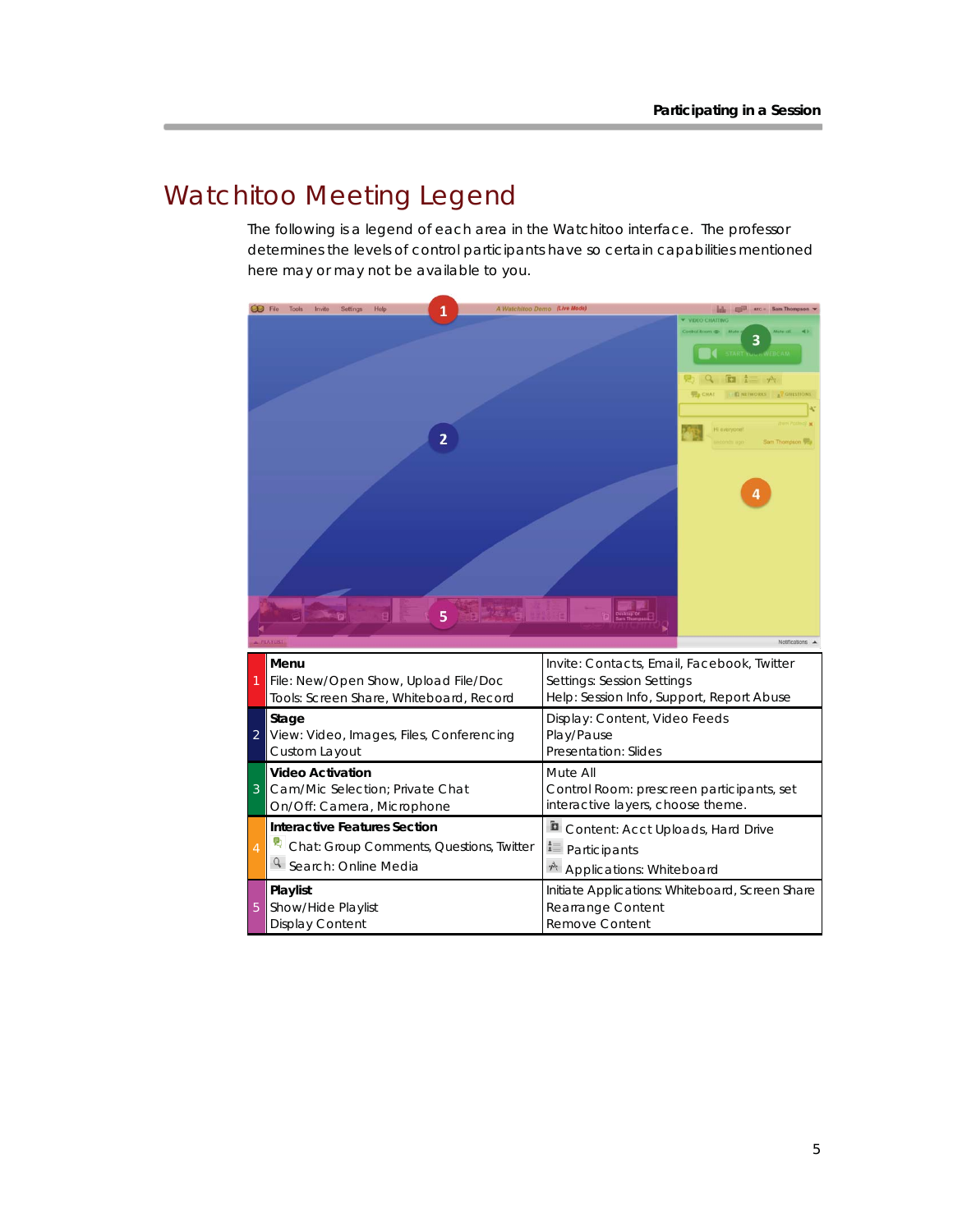## Activating Your Camera and Microphone

Once entering the meeting, you will want to activate your webcam so that you can be added to the stage and begin participating as a video participant.

#### **► To activate your camera and microphone:**

1 Click the "Start webcam" button in the Video Activation area as shown below:



2 Click the **Allow** button. Watchitoo then identifies the default camera and microphone. If your computer has more than one camera and/or audio input device and you want to change the default selection, then use the dropdown menus that appear to the right of the **ON/OFF** buttons after the hardware is activated.

Your camera and microphone settings and your video chat window are then displayed on the right of the stage, as shown below:

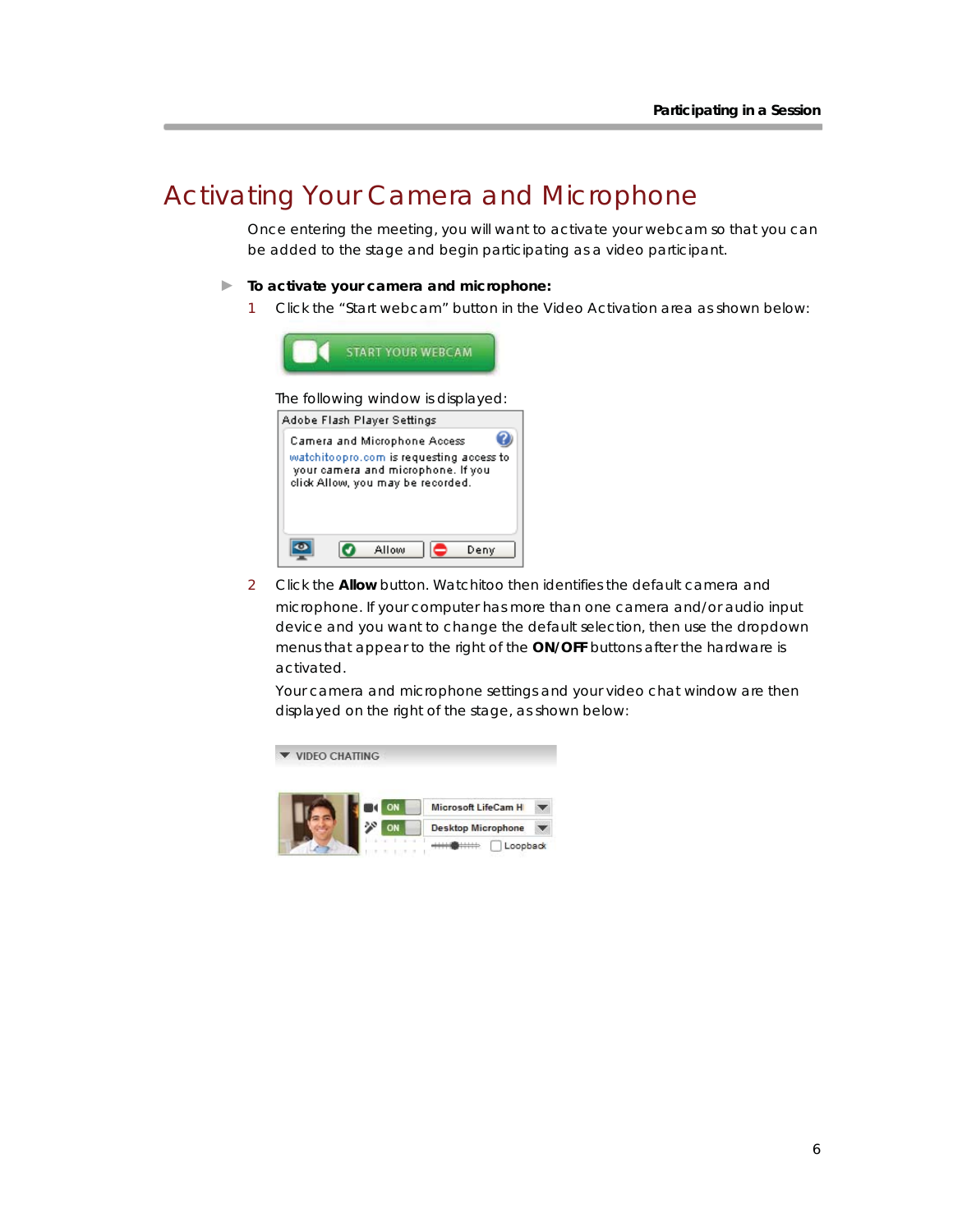## Participating in a Session

As a participant, you will be able to chat, ask questions and view content on the stage. Only the moderator controls what is displayed on the stage, and can initiate screen sharing, whiteboard and drag comments and questions to the stage. The moderator can also grant moderator rights to a participant to upload content.

#### Participant List

**► To see a list of the session's participants:** 

| Click the <b>Participants</b><br><b>VIDEO CHATTING</b> |                            |                            | button.  |
|--------------------------------------------------------|----------------------------|----------------------------|----------|
|                                                        | ON                         | <b>Integrated Camera</b>   |          |
|                                                        | ON<br><b>STAR</b>          | <b>Microphone (Realtek</b> |          |
|                                                        | u n<br>■ 日本(1)             | ministrate<br>$+ + +$      | Loopback |
|                                                        | Œ                          | $\mathbf{z}$               |          |
|                                                        | <b>Participants Filter</b> |                            |          |
|                                                        |                            |                            |          |
|                                                        | <b>Eddie Murphy</b>        | Ŷ.                         |          |
| v                                                      | Moderator                  |                            |          |
|                                                        | John Smith                 |                            |          |

#### **Chatting**

Participants can chat with each other, and with the moderator at any time. All chat comments in the interactive features section are seen by all participants.

- **► To chat:** 
	- 1 Click the  $\overline{R}$  icon to the right of the stage.
	- 2 Make sure that the **Chat** tab is selected.
	- 3 Enter text in the outlined box and press **Enter**.

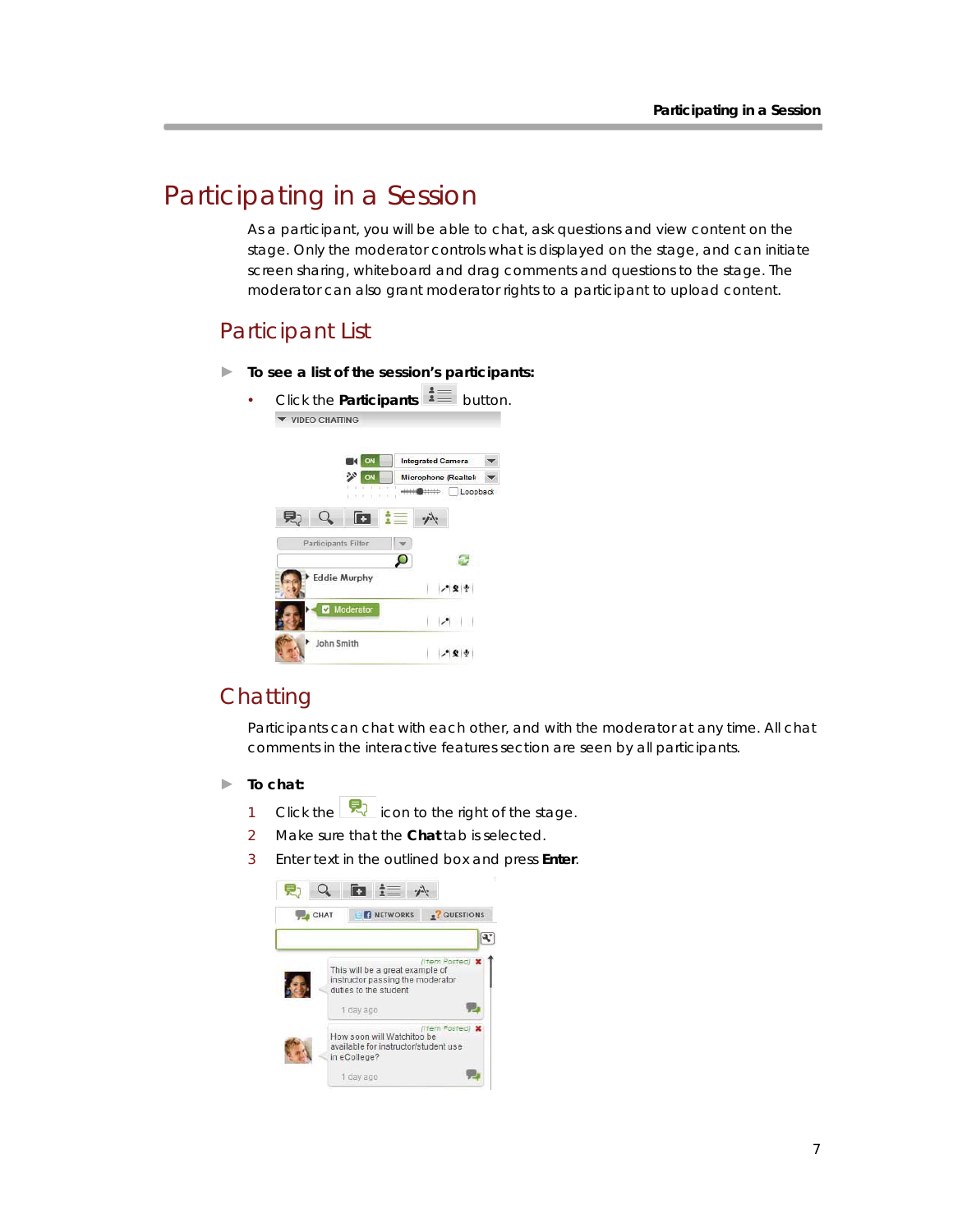### Asking Questions

Participants can ask questions at any time. Only the moderator(s) can see a question. The moderator can then decide to drag the question into the Stage for all participants to see.

#### **► To enter a question:**

- 1 Click the  $\boxed{\mathbb{R}}$  icon to the right of the Stage in the Interactive Features Section.
- 2 Make sure the **Question** tab is selected.
- 3 Type a question in the outlined box and press **Enter**.

#### Writing on a Whiteboard

When a moderator activates the Whiteboard application, the moderator and participants can all draw on the whiteboard at the same time and everyone can see the changes in real-time.

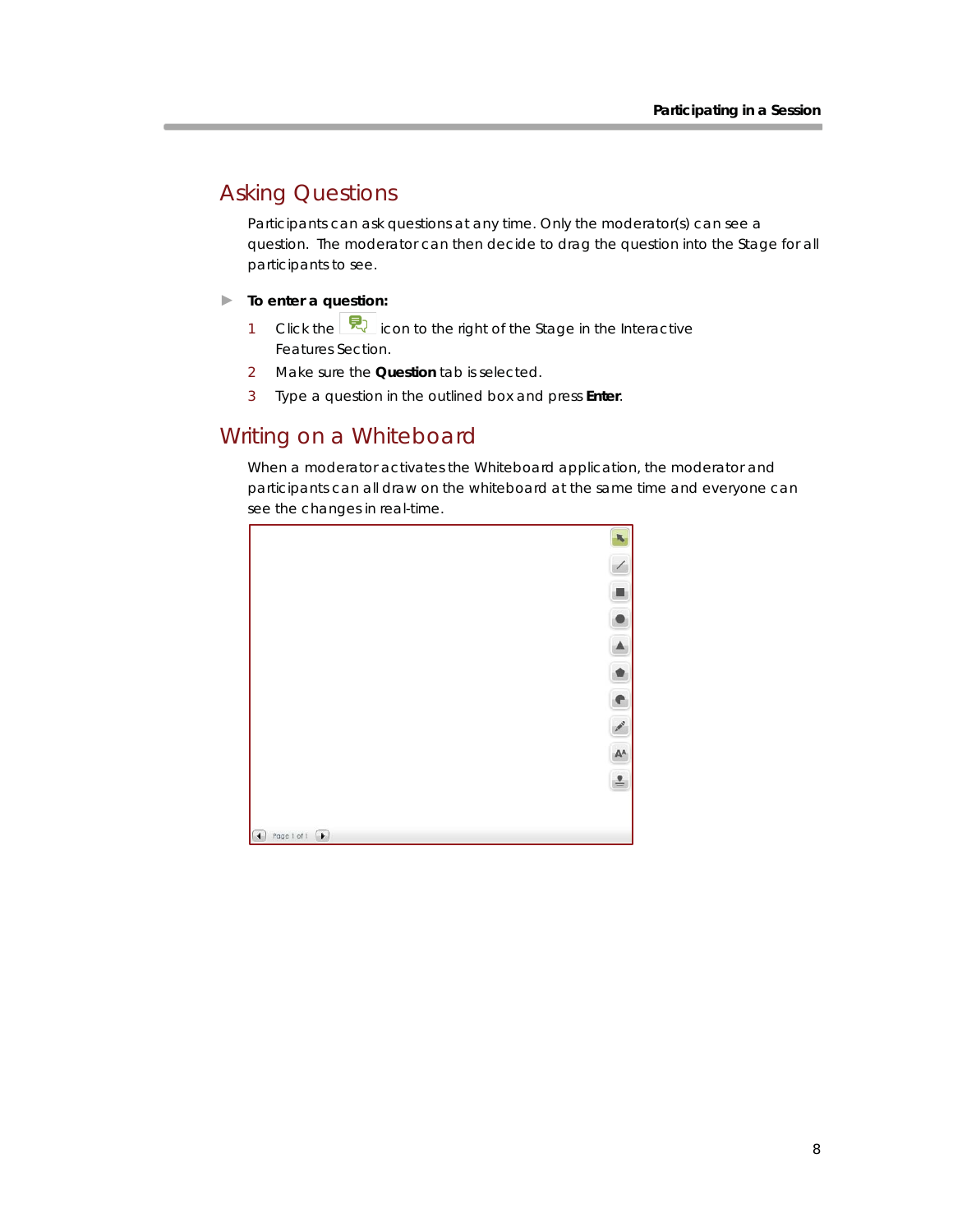# **4**

#### $\bullet$

# Files

Professors are able to manage course materials and share required files with participants in an on-demand environment found within the *Files*tab. To access files that your professor has shared with the meeting as well as meeting recordings, you will need to select the *Files* tab.



Copyright @ 2012 W

#### Browse shared files

If you cannot find a file that has been shared it may be on a different page within the *Files* tab. If all files fit within the first page, then please contact your professor and ask him to share the file.

#### **► To browse shared files:**

If there are multiple pages of files you will be able to cycle through the multiple pages by selecting either the left or right arrows  $\blacksquare$ . When the arrows are not greyed out you have more than one page of shared content.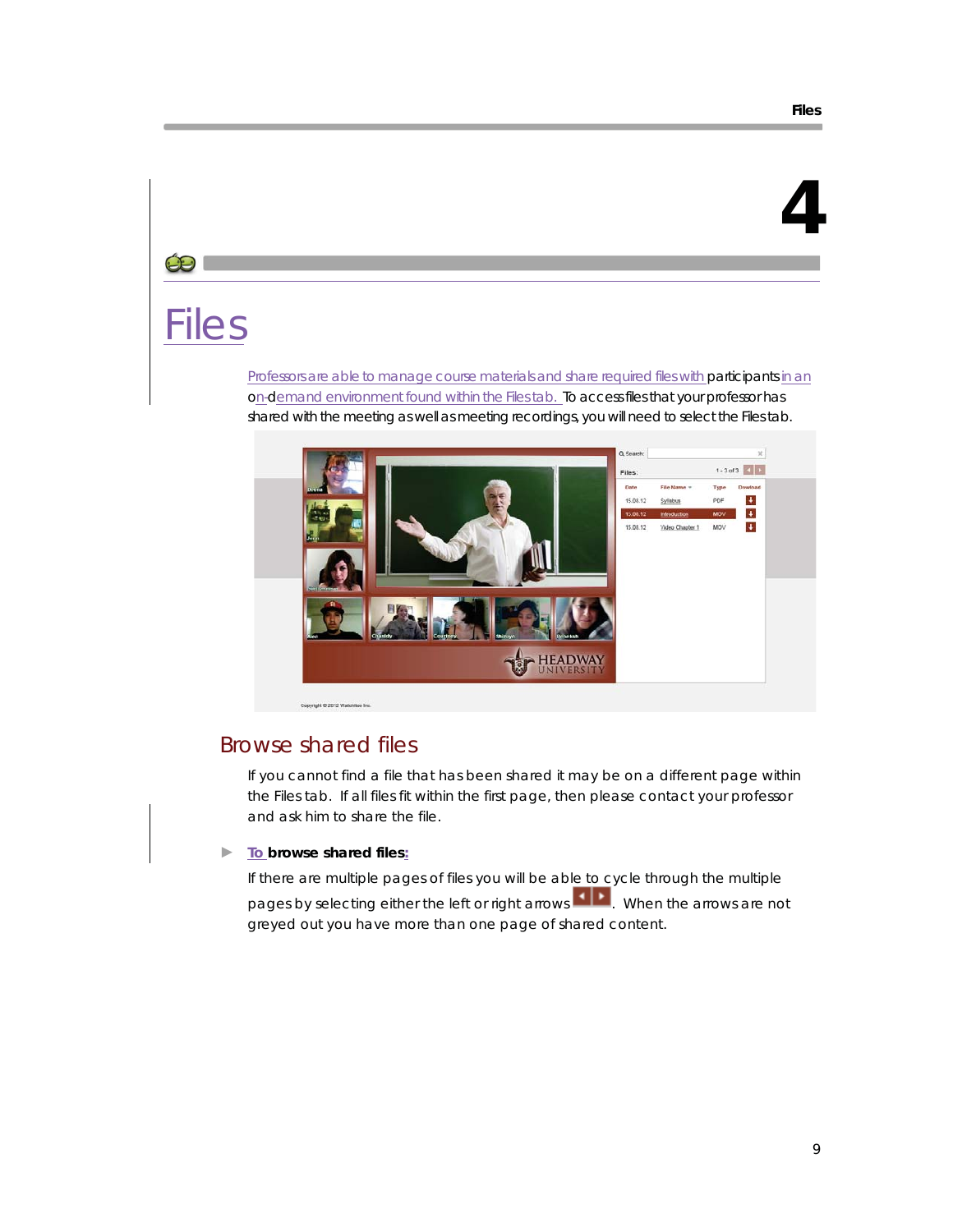### Search shared files

- **► To search shared files:**
	- Search.  $\bowtie$ 1 Select the text entry search bar
	- 2 Enter the name of the file you are searching for the files that match what you enter will automatically display in the list

#### View shared files

**► To view shared files:**

Once you find the file you wish to see, select the underlined file name. It will appear in the viewer. The play options will vary according to the file type.